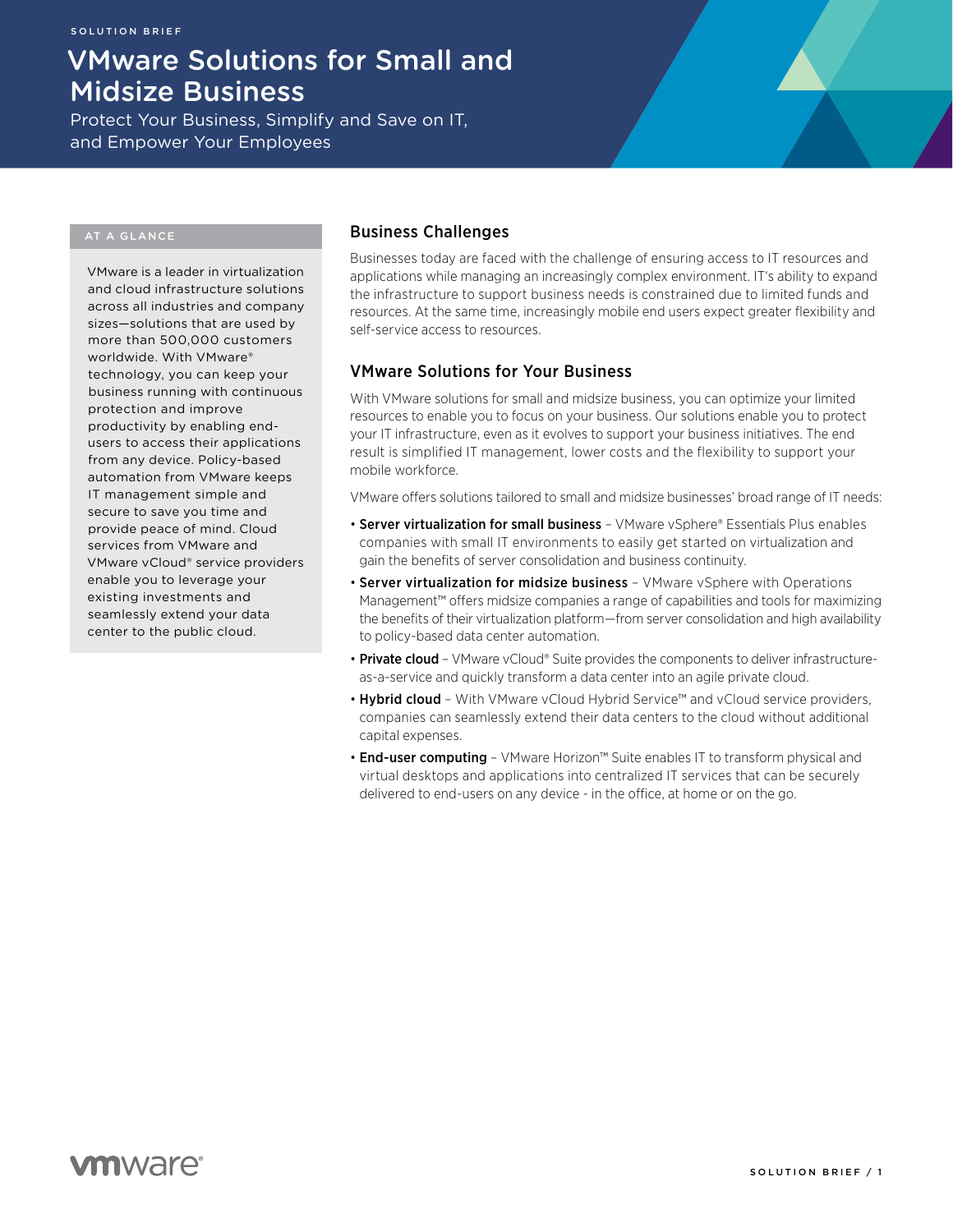## KEY BENEFITS

#### Protect Your Business

- • Get high availability for applications using the hardware you already have.
- • Strengthen security with automated change management and virtualized security policies.
- • Detect and prevent issues before they occur.
- • Run virtualized applications in the cloud with the same internal performance.
- • Get common identity and access management across your environments.
- • Enable secure delivery of data, applications and desktop environments anywhere.

#### Simplify and Save on IT

- • Using built-in management, keep technology out of your way while putting IT at your service.
- • Simplify IT by centralizing management and transforming servers into shared storage.
- Save costs by consolidating workloads.
- • Lower cost of ownership by leveraging the same virtualization solution across your data center and the cloud.

#### Mobilize Your Employees

- Deliver access to applicationsanywhere, from any device.
- • Quickly add capacity to deliver on-demand resources.



## Infrastructure and Management Solutions

#### VMware vSphere

VMware vSphere is the trusted choice for server virtualization. vSphere simplifies IT by separating applications and operating systems from the underlying hardware. Applications see dedicated server resources while servers can be managed as a pool of resources. The result is a simplified yet resilient IT environment in which to run your business. vSphere enables you to do the following:

- **Ensure business continuity** with automatic detection and recovery from server failures by having applications restart automatically on working servers.
- Maintain application service levels using policy-based prioritization of compute. network and storage resources.
- Improve application quality by provisioning test or development environments in minutes.
- Dramatically save on server hardware and operating costs by delivering an average 10:1 server consolidation ratio.
- Provide the foundation for an automated disaster-recovery solution with replication that is cost-efficient and simple yet powerful.

Companies getting started with virtualization can take the first step with vSphere Kits and vCenter™ Log Insight™.

- **vSphere Essentials Plus Kit:** Provides the most cost-effective way for small businesses to achieve server consolidation and business continuity.
- vSphere with Operations Management Acceleration Kit: Provide midsize businesses with scalable virtualization, maximum availability and control. Inclusion of vCenter Operations Management helps provide insight into capacity and performance to help IT maximize operational efficiency.
- **vCenter Log Insight:** Provides automated log management through aggregation, analytics and search, enabling operational intelligence and enterprise-wide visibility in dynamic hybrid cloud environments.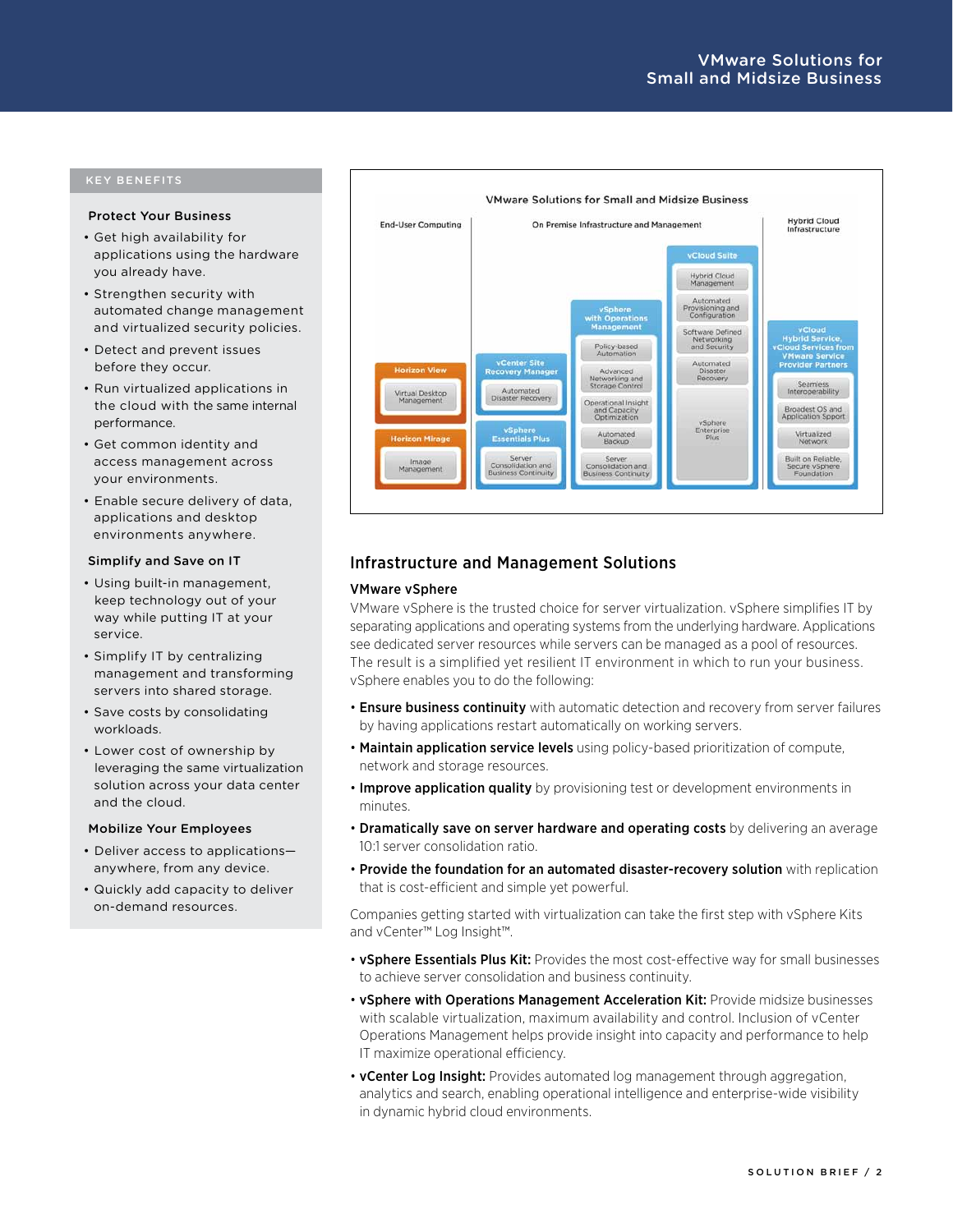*"We knew that we could go to VMware and get the cloud solution, as well as the virtualization solution, because virtualization was just the first step to us to become fully virtualized in a private cloud environment, with software security solutions like VMware vShield™ and VMware vCenter Operations Manager™."* 

− Sunny Nair Vice President of IT and System **Operations** BancVue

*"vCloud Hybrid Service will provide a great up-to-date test environment that can easily be converted to production. That is good for mirroring or backing up to a different geographical location for Disaster Recovery purposes."* 

− Colby Cousens System Administrator City of Melrose

## VMware vCloud Suite

VMware vCloud® Suite™ is a private cloud infrastructure solution based on vSphere. vCloud Suite allows IT to achieve cloud service provider economics in the data center, provision applications in minutes instead of weeks, and deliver the right availability and security for each application with policy-based governance. vCloud Suite is the first step for IT organizations towards the software-defined data center architecture. vCloud Suite enables you to do the following:

- Increase IT responsiveness to your business with policy controlled self-service access to cloud services, automated infrastructure and application provisioning to enable provisioning of virtual machines and multi-tier applications within minutes.
- Simplify and automate IT operations management to enhance IT productivity through complete monitoring and management of datacenter resources.
- Deliver the best SLAs to all applications by empowering IT to bring disaster protection, operational and regulatory compliance to all workloads.
- Expand the capacity available to business units by utilizing resources anywhere in the datacenter, regardless of networking boundaries including onsite private cloud or by leveraging trusted VMware-based off-premise public clouds as needed.

vCloud Suite is available in the following three editions:

- vCloud Suite Standard: Get started with infrastructure-as-a-service by taking advantage of rapid, managed access to virtual resources and deliver software-defined datacenter services including networking and security within virtual datacenters.
- vCloud Suite Advanced: Intelligently manage your infrastructure-as-a-service cloud and enable security and performance SLAs. Enable control and accountability with capacity, configuration and chargeback management. A highly available firewall and network load balancer deliver security and performance SLAs.
- vCloud Suite Enterprise: Build a complete and mature cloud for IT service and application provisioning and management. Offer quick and consistent on-demand provisioning of multi-tier applications. Deliver availability SLAs for business critical applications with disaster recovery and maintain performance SLAs with application monitoring.

## VMware Hybrid Cloud

VMware and its vCloud service provider community offer cloud services built on the trusted foundation of vSphere, giving you a common platform to seamlessly extend your data center to the cloud. You can write, deploy and manage applications in the cloud the same way you do today, relying on the underlying platform to provide the same level of security, reliability and performance you get from your current VMware infrastructure. Seamless interoperability gives you the freedom to quickly deploy workloads to the cloud with the flexibility to move them between your on premises and off premises environments as your requirements change. A common, unified management platform enables you to administer the entire hybrid infrastructure—data centers and public cloud together—with a "single pane of glass" management framework, using the same tools, processes and skills you already have.

- **VMware vCloud Hybrid Service:** Run any workload, existing or new, with vCloud Hybrid Service—a secure, dedicated infrastructure-as-a-service cloud owned and operated by VMware. (Available in the United States today.)
- VMware vCloud Service Providers Service: Securely extend your on premise IT infrastructure with cloud services from VMware's global ecosystem of vCloud service provider partners. (Available worldwide.)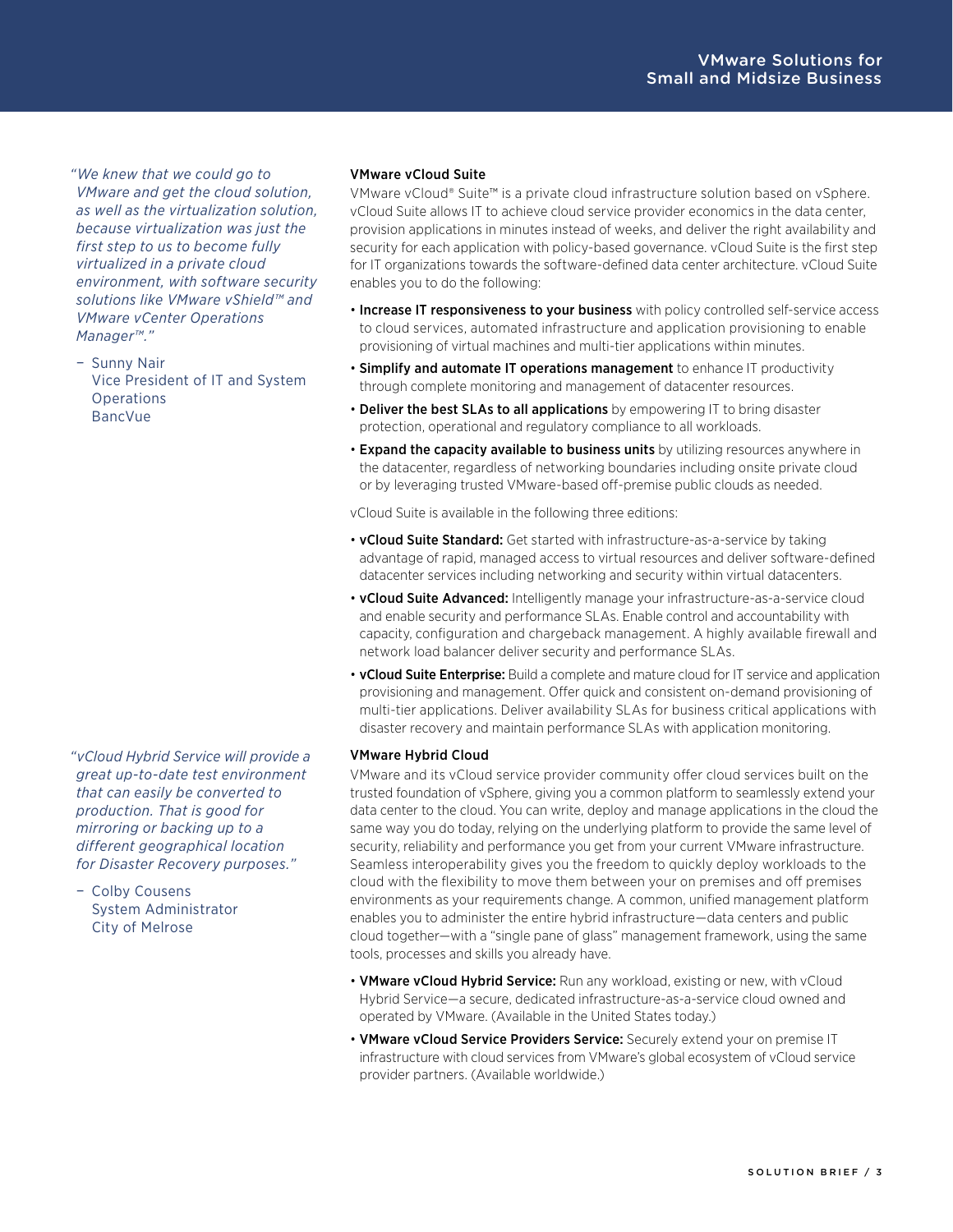*"With VMware virtualization, we know we can switch our business over to our backup data center anytime—and be up and running within a few hours. And it costs a fraction of what we paid for the third-party disaster-recovery service we used before."* 

− Tim Moudry Associate Director of IT Myron Steves

Business Continuity and Disaster Recovery Solutions

VMware has taken a holistic approach to business continuity and IT disaster recovery management, enabling you to protect all your virtualized applications with a comprehensive, simplified, automated and cost-effective business continuity and disaster recovery (BCDR) solution.

## vSphere: Integrated Business Continuity

Ensure the highest level of availability and eliminate data loss for your business-critical applications without the cost and complexity associated with traditional applicationlevel clustering. Minimize or eliminate the impact of an outage by automatically restarting business-critical applications on available hardware when an operating system (OS) or server-level failure occurs. Move running virtual machines anytime from servers requiring maintenance, without any service disruptions to the business.

## vSphere Data Protection: Simplified Backup and Recovery

Protect your IT environment and simplify backup and recovery of your data and systems with VMware virtualization technologies. Simplify recovery of entire systems—including OS, applications and data—within your recovery time objectives (RTOs) using VMware vSphere Data Protection™ and VMware vSphere Data Protection Advanced.

## vCenter Site Recovery Manager: Automated Disaster Recovery

Dramatically reduce the cost, time, complexity and unpredictability of traditional IT disaster recovery management solutions by taking advantage of the inherent flexibility, agility and efficiencies of a virtualization-enabled data center. Simplify and automate your disaster recovery plans and test in a nondisruptive manner with VMware vCenter™ Site Recovery Manager™ and vSphere Replication.

## Disaster Recovery to the Cloud: Cost-Effective Disaster Recovery

Take advantage of VMware disaster recovery capabilities without the need for a secondary site. Leading VMware vCloud service providers offer disaster recovery to the cloud services leveraging vSphere Replication and vCenter Site Recovery Manager.

# End-User Computing Solutions for Virtual and Physical Endpoints

With VMware end-user computing solutions, IT organizations of all sizes can centrally manage and deliver desktop images including the OS, applications and user data for physical endpoints and virtual desktop environments. This approach helps IT teams streamline desktop management tasks while ensuring that employees have fast, secure access to applications and data across devices and locations.

## VMware Horizon View: Gold Standard for Desktop Virtualization

VMware Horizon View™ simplifies desktop management, increases security and control, reduces IT costs, and increases end-user access and flexibility to Windows desktop services. A single management console streamlines traditional desktop management while granular policy enables IT to customize access and user experience. Horizon View delivers the highest fidelity experience on the market for users who need applications, unified communications and 3D graphics as part of their daily workspace. With access available from a wide variety of devices and performance optimized for users across networks and locations, Horizon View delivers on the promise of a new way to work.

You can get started quickly and easily with Horizon View by leveraging VMware vFast [Track Reference Architectures](http://www.vmware.com/solutions/vmware-horizon-view-vfast-reference-architectures.html). These architectures are fully tested and validated designs that take the cost and guesswork out of your existing desktop assets and eliminate the need to recertify applications.

*"Today, VMware Horizon View supports a 'desktop as a service' model, allowing the firm to improve system uptime and reduce its mobile device costs by 22 percent via 'bring your own device' mobile computing."* 

− Doug Caddell CIO Foley and Lardner